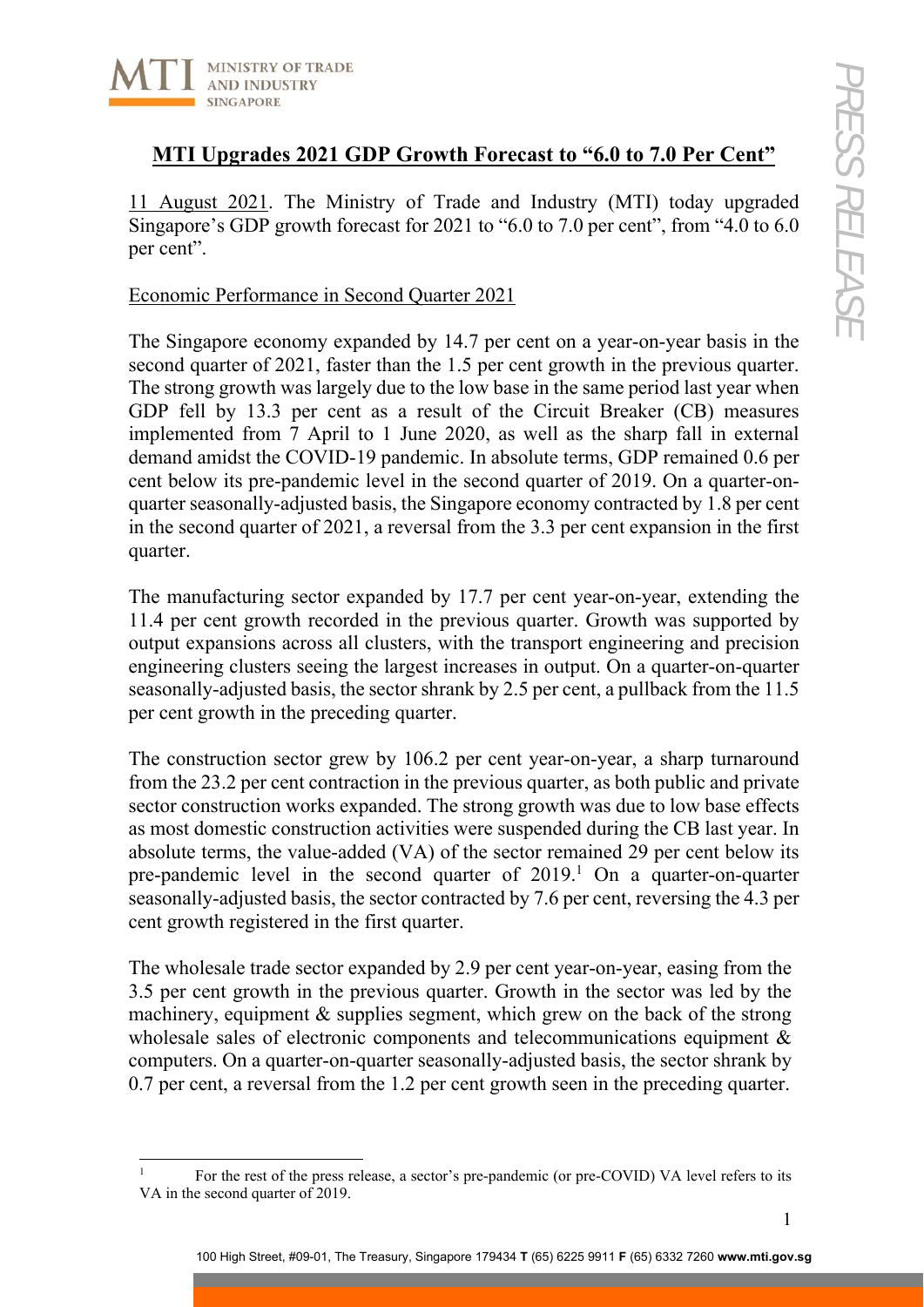

The retail trade sector expanded by 50.7 per cent year-on-year, accelerating from the 1.6 per cent growth in the previous quarter. Growth was supported by higher motor vehicle and non-motor vehicle sales volumes, largely due to the low base a year ago when sales were significantly lower because of the CB measures. In absolute terms, the VA of the sector remained 12 per cent below its pre-pandemic level. On a quarter-on-quarter seasonally-adjusted basis, the sector shrank by 4.4 per cent, a reversal of the 1.1 per cent growth recorded in the first quarter.

The transportation & storage sector grew by 20.9 per cent year-on-year, a turnaround from the 15.8 per cent contraction in the preceding quarter. Within the sector, the air transport and land transport segments expanded strongly from a low base in the second quarter of 2020 when strict travel restrictions and CB measures were in place respectively. At the same time, the water transport segment grew in tandem with an increase in total sea cargo handled and container throughput. As a whole, the sector's VA remained 24 per cent lower than its pre-COVID level. On a quarter-on-quarter seasonally-adjusted basis, the sector contracted by 2.5 per cent, reversing the 6.6 per cent expansion in the previous quarter.

The accommodation sector expanded by 13.2 per cent year-on-year, easing from the 16.3 per cent growth in the preceding quarter. Growth during the quarter was supported by government and domestic tourism demand, even as weak international visitor arrivals due to travel restrictions continued to weigh on the sector. Compared to its pre-pandemic level, the VA of the sector remained 27 per cent lower. On a quarter-on-quarter seasonally-adjusted basis, the sector grew by 2.4 per cent, a reversal from the 13.6 per cent contraction in the first quarter.

The food & beverage services sector grew by 36.7 per cent year-on-year, a turnaround from the 9.2 per cent contraction in the previous quarter. Growth in the sector was supported by an increase in sales volumes at restaurants, cafes, food courts & other eating places and fast food outlets from the low base caused by the CB last year. On the other hand, food caterers continued to be adversely affected by restrictions on large-scale events and gatherings. As a whole, the VA of the food & beverage services sector remained 26 per cent below its pre-COVID level. On a quarter-on-quarter seasonally-adjusted basis, the sector shrank by 8.0 per cent, reversing the 0.2 per cent growth in the preceding quarter.

The information & communications sector expanded by 9.6 per cent year-on-year, a step-up from the 6.8 per cent growth in the previous quarter. Growth was driven by the IT & information services and "others"<sup>2</sup> segments, which were in turn bolstered by robust enterprise and consumer demand for digital solutions & services, and games & software publishing activities respectively. On a quarter-on-

<sup>2</sup> The "others" segment consists of (i) publishing activities (including games and software publishing), (ii) motion picture, video and other programme production, sound recording, and music publishing activities, and (iii) radio and television broadcasting activities.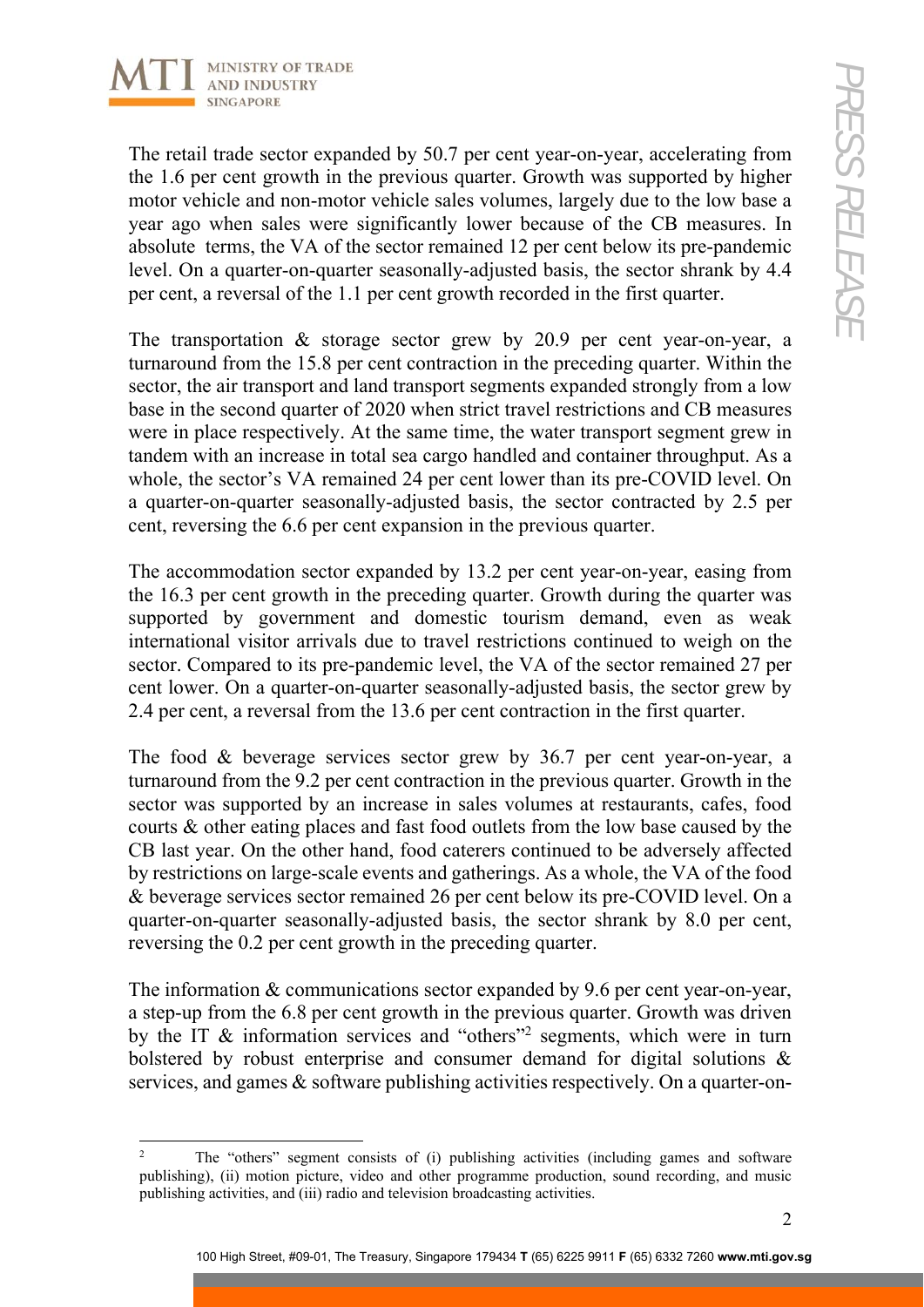

quarter seasonally-adjusted basis, the sector contracted marginally by 0.1 per cent, moderating from the 0.8 per cent contraction in the first quarter.

Growth in the finance & insurance sector came in at 9.1 per cent year-on-year, higher than the 5.7 per cent in the previous quarter. The robust performance of the sector was supported by the banking segment, which grew due to the continued increase in net fees and commissions and interest income from loans. The insurance segment also expanded strongly, reflecting the sustained demand for life insurance products. On a quarter-on-quarter seasonally-adjusted basis, the sector grew by 1.7 per cent, easing from the 2.3 per cent growth achieved in the preceding quarter.

The real estate sector expanded by 25.8 per cent year-on-year, a turnaround from the 3.1 per cent contraction in the previous quarter. The expansion came on the back of low base effects due to the workplace restrictions imposed during the CB last year. Compared to its pre-pandemic level, the VA of the sector remained 7.4 per cent lower. On a quarter-on-quarter seasonally-adjusted basis, the sector shrank by 3.4 per cent, a pullback from the 6.5 per cent growth in the first quarter.

The professional services sector grew by 9.4 per cent year-on-year, a reversal from the 4.5 per cent contraction in the previous quarter. Growth was supported by the architectural & engineering, technical testing & analysis and other professional, scientific & technical services segments, which in turn expanded on account of low base effects as most domestic construction activities were suspended and workplace restrictions were imposed during the CB last year. On a quarter-onquarter seasonally-adjusted basis, the sector shrank by 0.5 per cent, extending the 0.8 per cent contraction in the preceding quarter.

The administrative & support services sector contracted by 1.3 per cent year-onyear, moderating from the 15.1 per cent contraction in the previous quarter. Within the sector, the rental & leasing segment shrank as travel restrictions adversely affected the rental & leasing of air transport equipment. This more than offset an expansion in the other administrative & support services segment. On a quarter-onquarter seasonally-adjusted basis, the sector shrank by 2.9 per cent, extending the 4.2 per cent contraction in the first quarter.

The "other services industries" expanded by 15.8 per cent year-on-year, improving from the 0.5 per cent growth in the first quarter. Growth was primarily supported by the arts, entertainment & recreation and health & social services segments, both of which saw strong expansions on account of low base effects. Nonetheless, the VA of the sector remained 5.0 per cent below its pre-COVID level. On a quarter-onquarter seasonally-adjusted basis, the "other services industries" contracted by 1.8 per cent, a reversal from the 0.4 per cent growth recorded in the preceding quarter.

Taking into account the GDP performance in the first quarter of 2021, the Singapore economy expanded by 7.7 per cent on a year-on-year basis in the first half of 2021.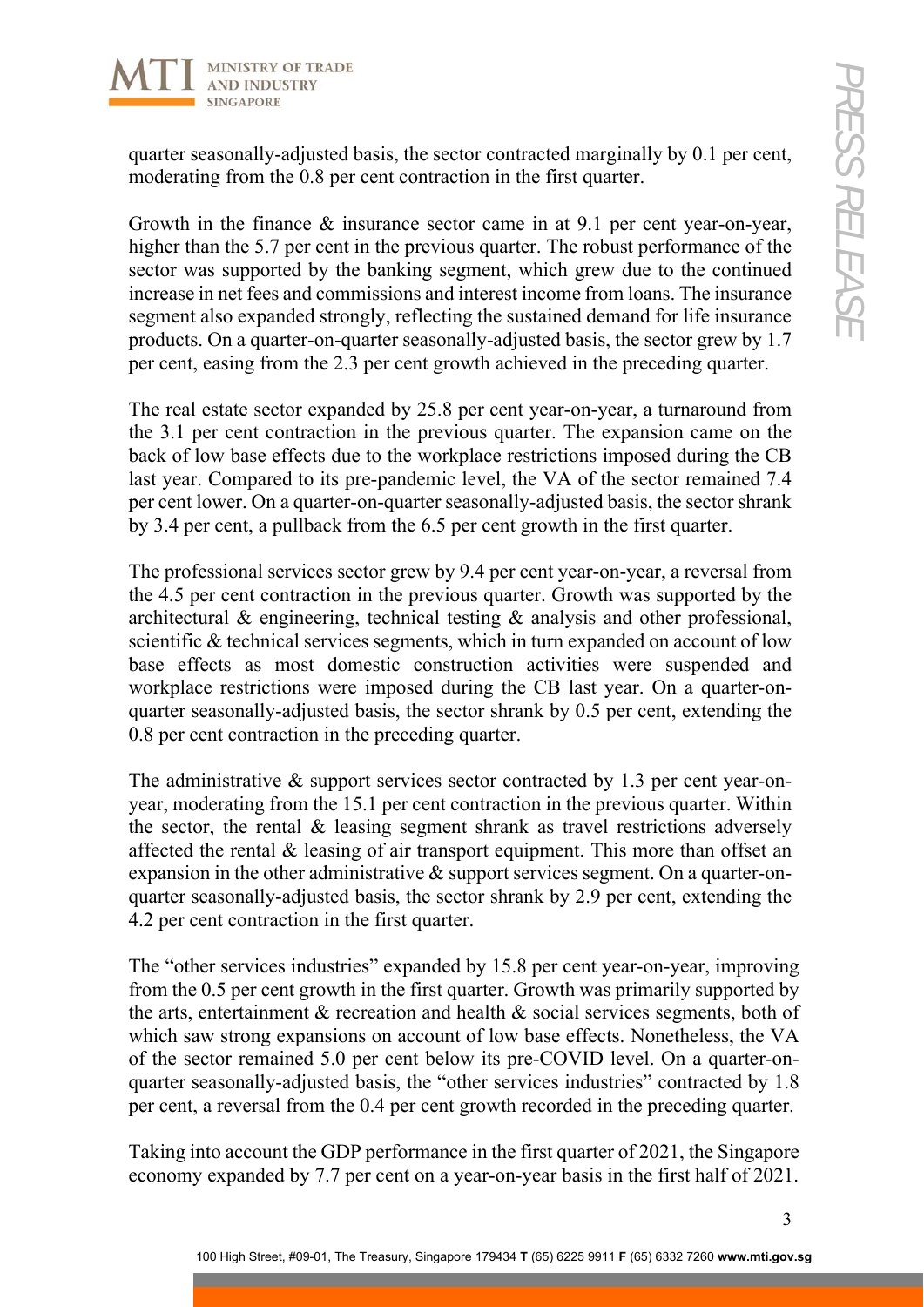

## Economic Outlook for 2021

In May, MTI maintained Singapore's GDP growth forecast for 2021 at "4.0 to 6.0 per cent", in view of heightened uncertainties in the external economic environment arising from the COVID-19 pandemic, as well as the domestic health situation.

Since then, COVID-19 cases continue to be on the rise globally due to the spread of the highly transmissible Delta variant. However, vaccination rates have also picked up in key advanced economies such as the US and Eurozone, which have in turn allowed them to press on with their re-opening plans notwithstanding an uptick in cases. By contrast, regional economies which have been slow to vaccinate their populations have had to re-impose restriction measures to curb a resurgence in infections. This has in turn dampened their growth outlook. On balance, the recovery in external demand for Singapore for the rest of the year remains largely on track. Details of the outlook of the key external economies are as follows.

In the US, the pace of economic growth is expected to pick up in the second half of 2021. Continuing improvements in labour market conditions, along with elevated savings due to the disbursement of fiscal stimulus cheques, will bolster personal consumption expenditure, which will in turn support the US' economic recovery. The Eurozone economy is also projected to see a faster pace of recovery in the second half of 2021. The strong pickup in vaccine deployment in recent months has led to a quicker-than-expected resumption in business activity. This has resulted in an improvement in business sentiments and employment expectations, which will support a rebound in domestic demand.

In Asia, China's growth is expected to ease in the second half of 2021 on the back of a moderation in investment growth amidst weaker base effects and credit conditions. The latest COVID-19 outbreak could also weigh on the recovery of consumption in the near term as restrictions have been imposed to contain the virus. In Japan, the pace of economic recovery is projected to quicken in the second half of 2021. While the re-imposition of a state of emergency in Tokyo and Okinawa to slow the spread of the virus is expected to weigh on domestic consumption in the near term, strong external demand will continue to support growth.

Growth in the key Southeast Asian economies in the second half of 2021 is likely to be slower than earlier projected. In particular, the recovery in domestic demand in countries such as Malaysia, Indonesia and Thailand are expected to be dampened by the tightening of restrictions to contain the surge in COVID-19 infections, although external demand should lend some support to their GDP growth.

At the same time, downside risks in the global economy remain. First, there continues to be uncertainty surrounding the trajectory of the COVID-19 pandemic. The ongoing economic recovery in advanced economies could be derailed if vaccination progress stalls due to vaccine hesitancy or if the efficacy of existing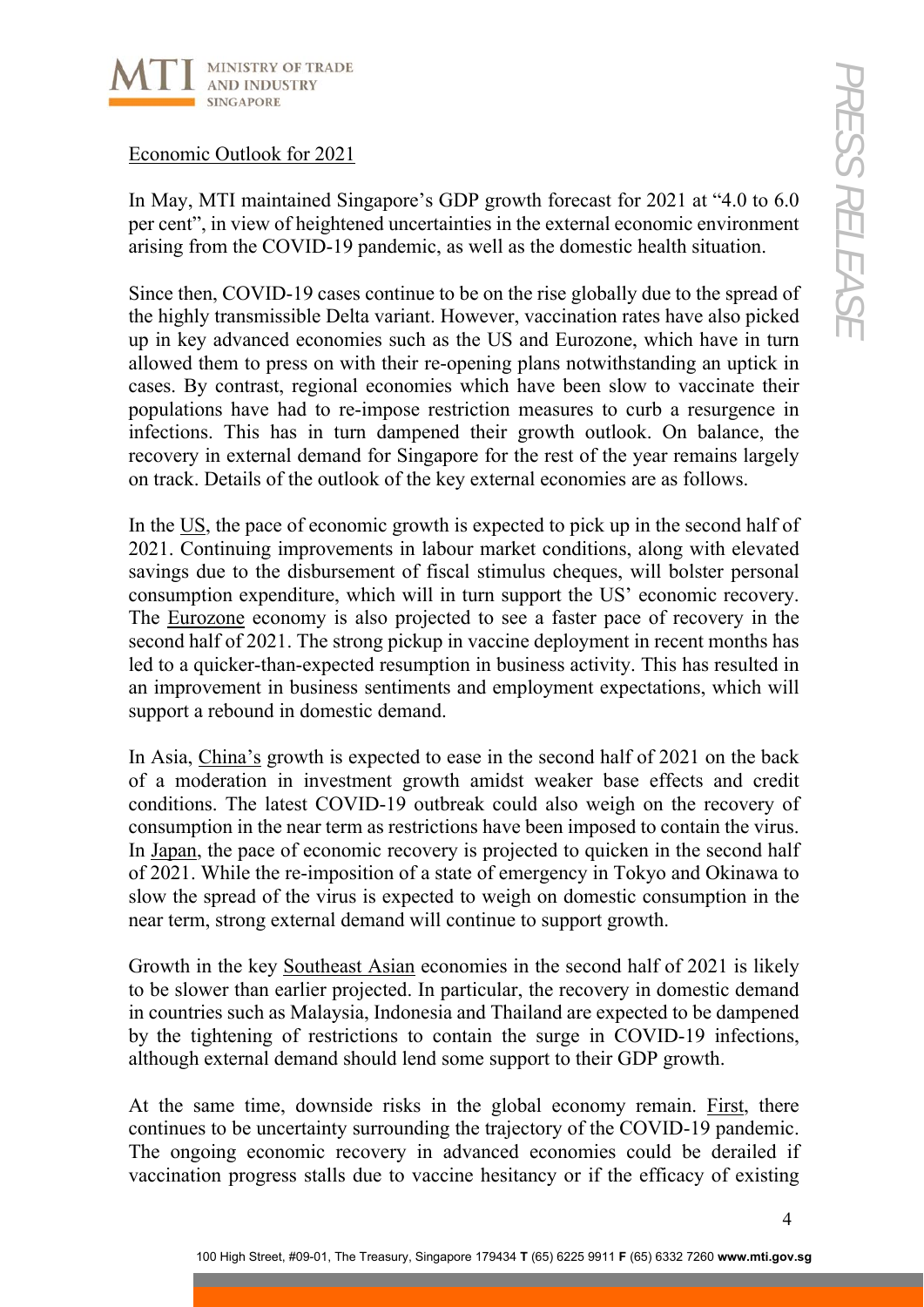

vaccines is weakened as a result of virus mutations or waning antibody levels. Meanwhile, effective containment of the outbreaks in regional economies may be impeded by their slow vaccination rollouts, which could then lead to an even sharper and more protracted period of slowdown in these economies. Second, there are upside risks to inflation, especially if supply-side bottlenecks persist alongside a stronger pickup in final demand. This could result in an earlier or larger increase in interest rates than currently anticipated, thereby triggering a sharp tightening of global financial conditions. The latter could in turn lead to a premature withdrawal of policy support in economies with limited fiscal space and delay their economic recovery. Third, continued geopolitical uncertainty involving the major economies could weigh on trade and the global economic recovery.

Domestically, the performance of the Singapore economy in the first half of 2021 was stronger than expected. The COVID-19 situation has also stabilised, with our vaccination programme continuing to make good progress. Barring a major setback in the global economy, the Singapore economy is expected to continue to see a gradual recovery in the second half of the year, supported in large part by outwardoriented sectors. The progressive easing of domestic and border restrictions as our vaccination rates continue to rise will also help to support the recovery of our consumer-facing sectors and alleviate labour shortages in sectors that are reliant on migrant workers.

Against this backdrop, the recovery of the various sectors of the economy over the course of the year is expected to remain uneven. First, the growth prospects for outward-oriented sectors (e.g., manufacturing and wholesale trade) remain strong given the rebound in global demand. In particular, the manufacturing sector is projected to see robust growth, driven largely by the electronics and precision engineering clusters on the back of strong semiconductor and semiconductor equipment demand. At the same time, the growth outlook for the finance & insurance and information & communications sectors remains positive. The former will be supported in part by an expected increase in domestic and foreign credit demand alongside the broader economic recovery in Singapore and the region. Meanwhile, the latter will be bolstered by healthy enterprise and consumer demand for digital solutions  $\&$  services, as well as games  $\&$  software publishing activities.

Second, the aviation- and tourism-related sectors (e.g., air transport and arts, entertainment & recreation) are projected to recover more slowly than previously expected. Even though domestic border restrictions may be eased towards the later part of the year, especially for travellers from countries that have managed to control the pandemic and vaccinate a large part of their populations, demand is not expected to return quickly as travel restrictions globally are likely to be lifted cautiously and global travel demand may also remain sluggish amidst the spread of more contagious strains of the virus. As such, activity in these sectors is expected to remain significantly below pre-COVID levels even by the end of the year.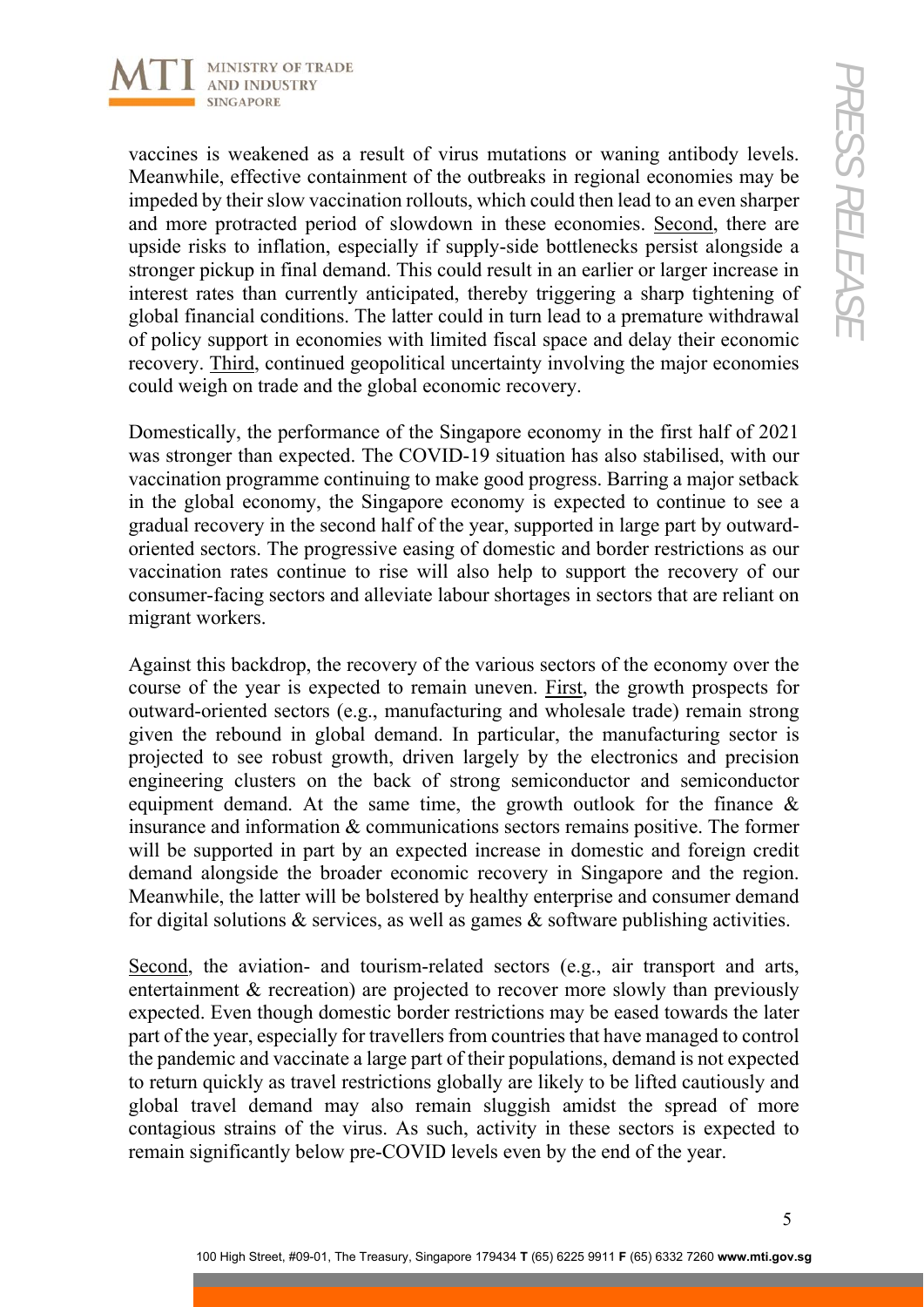

Third, while consumer-facing sectors (e.g., retail trade and food & beverage services) have been adversely affected by ongoing domestic restrictions (e.g., dining-in limits), they should start to recover as the restrictions are eased over the course of the year and consumer sentiments improve in tandem with better labour market conditions. Nonetheless, these sectors are not expected to return to pre-COVID levels by year-end, in part due to the subdued tourism outlook.

Fourth, the construction and marine & offshore engineering sectors are projected to see some recovery from the low base last year. However, labour shortages arising from prevailing border restrictions on the entry of migrant workers, especially from South Asia, are likely to continue to weigh on the recovery of activities at worksites and shipyards. While border restrictions may be eased towards the later part of the year, thus alleviating labour shortages, the output of these sectors is expected to remain substantially below pre-COVID levels even at the end of the year.

Taking into account the better-than-expected performance of the Singapore economy in the first half of the year, as well as the latest external and domestic economic developments, **MTI has upgraded the GDP growth forecast for 2021 to "6.0 to 7.0 per cent", from "4.0 to 6.0 per cent"**.

MINISTRY OF TRADE AND INDUSTRY 11 August 2021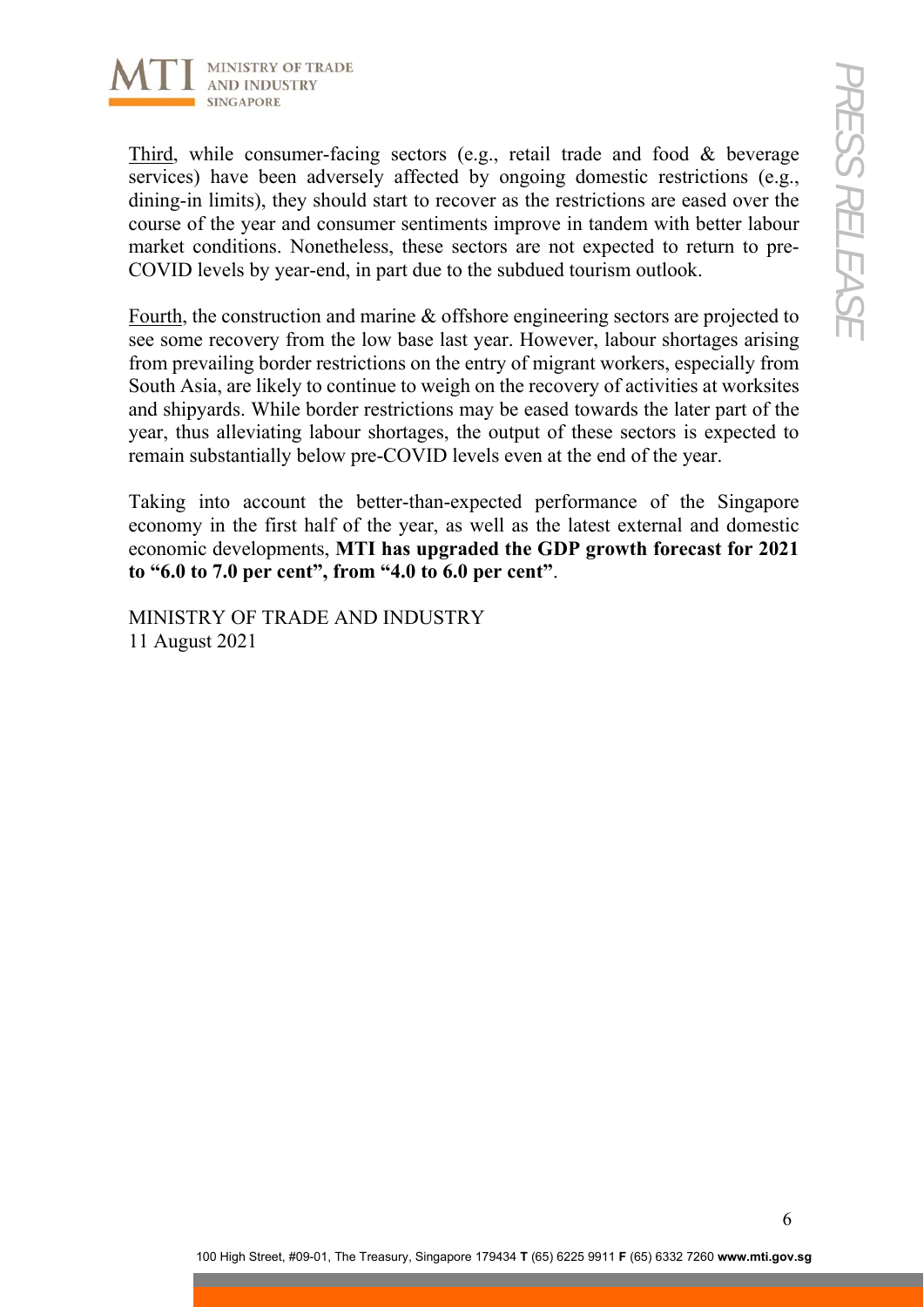

#### **SECTORAL GROWTH RATES**

|                                      | <b>2Q20</b>                      | <b>3Q20</b> | <b>4O20</b>      | 2020    | <b>1021</b> | <b>2Q21</b> |  |  |
|--------------------------------------|----------------------------------|-------------|------------------|---------|-------------|-------------|--|--|
|                                      | Year-on-Year % Change            |             |                  |         |             |             |  |  |
| Total                                | $-13.3$                          | $-5.8$      | $-2.4$           | $-5.4$  | 1.5         | 14.7        |  |  |
| Goods Producing Industries           | $-10.0$                          | 1.1         | 3.9              | 0.3     | 6.0         | 21.9        |  |  |
| Manufacturing                        | $-0.4$                           | $11.0\,$    | 10.3             | 7.3     | 11.4        | 17.7        |  |  |
| Construction                         | $-65.6$                          | $-52.5$     | $-27.4$          | $-35.9$ | $-23.2$     | 106.2       |  |  |
| <b>Services Producing Industries</b> | $-12.7$                          | $-8.3$      | $-4.7$           | $-6.9$  | $-0.3$      | 10.3        |  |  |
| <b>Wholesale Trade</b>               | $-3.0$                           | $-5.0$      | 1.8              | $-2.4$  | 3.5         | 2.9         |  |  |
| Retail Trade                         | $-41.3$                          | $-8.6$      | $-4.7$           | $-16.0$ | 1.6         | 50.7        |  |  |
| Transportation & Storage             | $-37.5$                          | $-29.0$     | $-27.4$          | $-25.4$ | $-15.8$     | 20.9        |  |  |
| Accommodation                        | $-35.5$                          | $-20.5$     | $-19.7$          | $-28.7$ | 16.3        | 13.2        |  |  |
| Food & Beverage Services             | $-45.9$                          | $-24.1$     | $-19.0$          | $-25.1$ | $-9.2$      | 36.7        |  |  |
| Information & Communications         | $-0.8$                           | 1.4         | 2.6              | 2.1     | 6.8         | 9.6         |  |  |
| Finance & Insurance                  | 3.1                              | 4.2         | 4.9              | 5.0     | 5.7         | 9.1         |  |  |
| <b>Real Estate</b>                   | $-26.4$                          | $-17.7$     | $-10.8$          | $-14.2$ | $-3.1$      | 25.8        |  |  |
| Professional Services                | $-16.8$                          | $-10.7$     | $-7.5$           | $-9.7$  | $-4.5$      | 9.4         |  |  |
| Administrative & Support Services    | $-20.7$                          | $-19.4$     | $-14.9$          | $-15.1$ | $-15.1$     | $-1.3$      |  |  |
| Other Services Industries            | $-18.0$                          | $-8.7$      | $-5.7$           | $-8.9$  | 0.5         | 15.8        |  |  |
|                                      | Quarter-on-Quarter Growth % (SA) |             |                  |         |             |             |  |  |
| Total                                | $-13.1$                          | 9.0         | 3.8              | $-5.4$  | 3.3         | $-1.8$      |  |  |
| <b>Goods Producing Industries</b>    | $-15.4$                          | 11.9        | 1.8              | 0.3     | 10.0        | $-2.8$      |  |  |
| Manufacturing                        | $-7.6$                           | 9.7         | $-1.4$           | 7.3     | 11.5        | $-2.5$      |  |  |
| Construction                         | $-65.6$                          | 37.5        | 55.6             | $-35.9$ | 4.3         | $-7.6$      |  |  |
| <b>Services Producing Industries</b> | $-10.4$                          | 5.5         | 4.1              | $-6.9$  | 1.2         | $-0.8$      |  |  |
| <b>Wholesale Trade</b>               | $-0.2$                           | $-2.7$      | 5.2              | $-2.4$  | 1.2         | $-0.7$      |  |  |
| Retail Trade                         | $-35.5$                          | 54.9        | 0.8              | $-16.0$ | 1.1         | $-4.4$      |  |  |
| Transportation & Storage             | $-32.0$                          | 12.4        | $\overline{3.4}$ | $-25.4$ | 6.6         | $-2.5$      |  |  |
| Accommodation                        | 5.3                              | 25.2        | 2.3              | $-28.7$ | $-13.6$     | 2.4         |  |  |
| Food & Beverage Services             | $-38.9$                          | 38.9        | 6.7              | $-25.1$ | 0.2         | $-8.0$      |  |  |
| Information & Communications         | $-2.8$                           | 6.4         | 4.2              | 2.1     | $-0.8$      | $-0.1$      |  |  |
| Finance & Insurance                  | $-1.4$                           | 0.9         | 3.8              | 5.0     | 2.3         | 1.7         |  |  |
| <b>Real Estate</b>                   | $-25.7$                          | 12.3        | 8.8              | $-14.2$ | 6.5         | $-3.4$      |  |  |
| Professional Services                | $-13.1$                          | 7.5         | 3.1              | $-9.7$  | $-0.8$      | $-0.5$      |  |  |
| Administrative & Support Services    | $-16.4$                          | 1.9         | 4.4              | $-15.1$ | $-4.2$      | $-2.9$      |  |  |
| Other Services Industries            | $-14.8$                          | 12.5        | 4.5              | $-8.9$  | 0.4         | $-1.8$      |  |  |

**ANNEX** 

<u> 1989 - Johann Stoff, amerikansk politiker (d. 1989)</u>